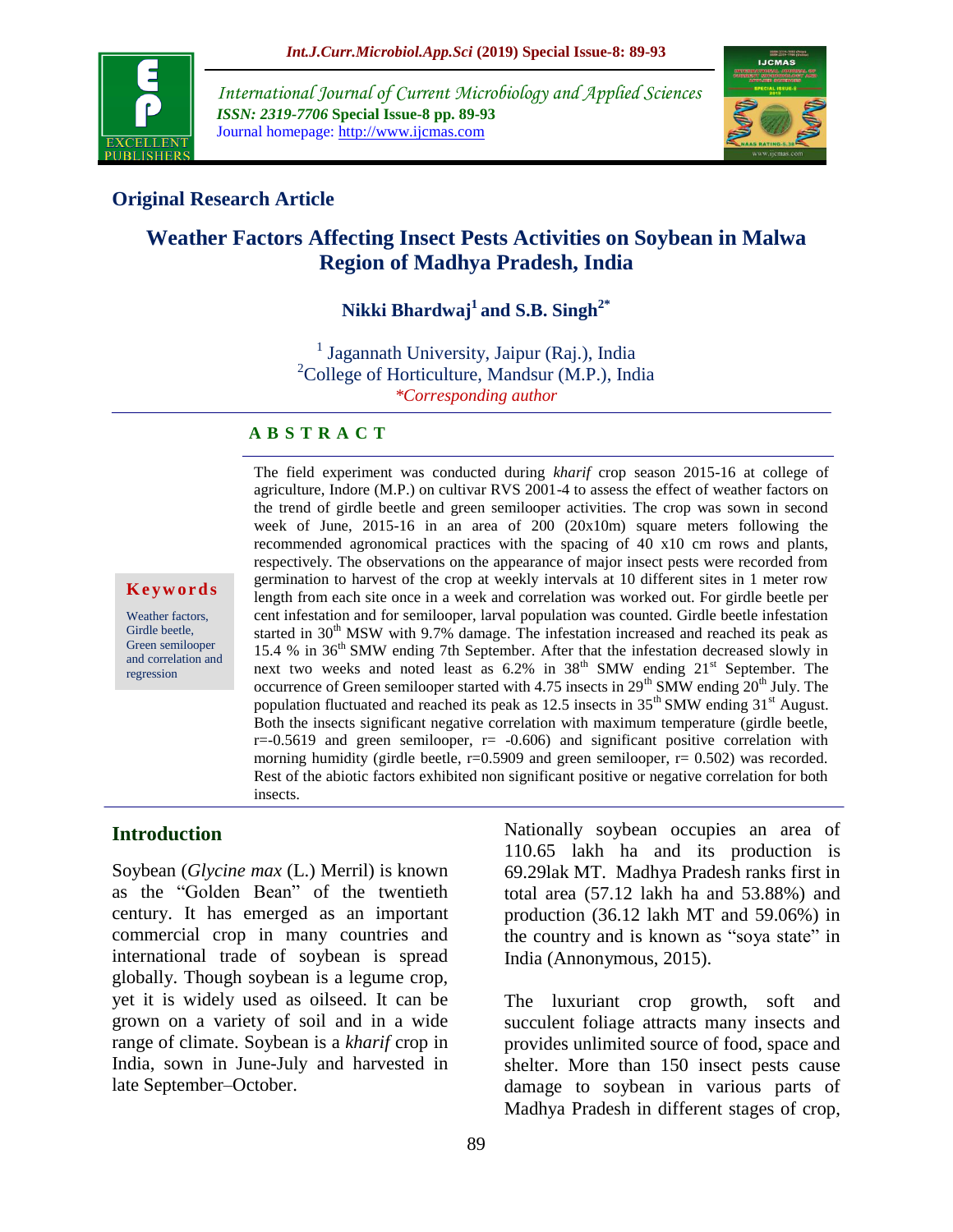and damage due to these insect-pests is one of major constrains for soybean production. The incidence of girdle beetle and semilooper is a severe problem in the region and causes maximum loss in foliage and finally in yield. Global climatic changes, has now compelled the scientific community to study the effect of abiotic factors on insect pests presence and their trend of occurrence to manage them in systematic manner. Viewing the above situations the experiment was planned to know the occurrence of girdle beetle and semilooper relating with various weather parameters.

### **Materials and Methods**

Studies on occurrence of soybean girdle beetle and semilooper, was carried out during *kharif* season of 2015-16 at experimental field of Farm of college of Agriculture, Indore, (M.P.). Soybean variety RVS 2001-4 was sown in second week of June, 2015-16 in an area of 200 (20x10m) square meters following the recommended agronomical practices with the spacing of 40 x10 cm rows and plants, respectively. The observations on the appearance of major insect pests were recorded from germination to harvest of the crop at weekly intervals at 10 different sites in 1 meter row length from each sit once in a week and correlation was worked out. For girdle beetle per cent infestation and for semilooper, larval population was counted.

### **Results and Discussions**

## **Population dynamics of girdle beetle**

The infestation of girdle beetle (Table 1) started with 9.7 % in  $30<sup>th</sup>$  MSW ending 27th July and it remained throughout the crop growth. The infestation reached its peak as 15.4% in 36<sup>th</sup> MSW ending 7th September. The significant negative correlation (Table

2) with maximum temperature (r=0.5619) and significant positive correlation with morning humidity (r=0.5909) were worked out. Further minimum temperature  $(r= (0.3431)$  and wind velocity  $(r= -0.2746)$ exhibited non significant negative correlation while rainfall  $(r= 0.0540)$  and rainy days (r= 0.3669) showed non significant positive correlation. Harish *et al* (2013) recorded occurrence of girdle beetle (*Obereopsis brevis)* and some other insect pests on soybean, variety JS 93-05 in the last week of July which showed peak density in the last week of August. Ahirwar and Payal (2015**)** observed the peak activity of girdle beetle (1.0 damaged plant per meter row) on cv. Js 335, during first week of October. These researchers also found the pest activity during July and August and even up to October and partially supported the present study as they did not correlated with abiotic factors. The findings of Yeotikar and More (2015) are in partial association as they observed that **t**he girdle beetle (*Obereopsis brevis)* infestation started in  $30^{th}$  MW (1.36%) and reached to 61.22% at harvest**.** The infestation of *Obereopsis brevis* in relation to bright sunshine hours (0.714\*) was positively significant and negatively significant with wind velocity  $(-0.674^*)$ .

## **Population dynamics of green semilooper**

The occurrence of Green semilooper (Table 1) started with  $4.75$  insects in  $29<sup>th</sup>$  MSW ending  $20<sup>th</sup>$  July. The population fluctuated and reached its peak as  $12.5$  insects in  $35<sup>th</sup>$ MSW ending  $31<sup>st</sup>$  August. The significant negative correlation (Table 2) was found with maximum temperature  $(r= -0.606)$ , and non significant negative correlation with minimum temperature  $(r = -0.161)$  and wind velocity( $r = -0.198$ ) while significant positive correlation was found with morning humidity  $(r= 0.502)$  and non significant positive correlation with rainfall  $(r= 0.210)$ ,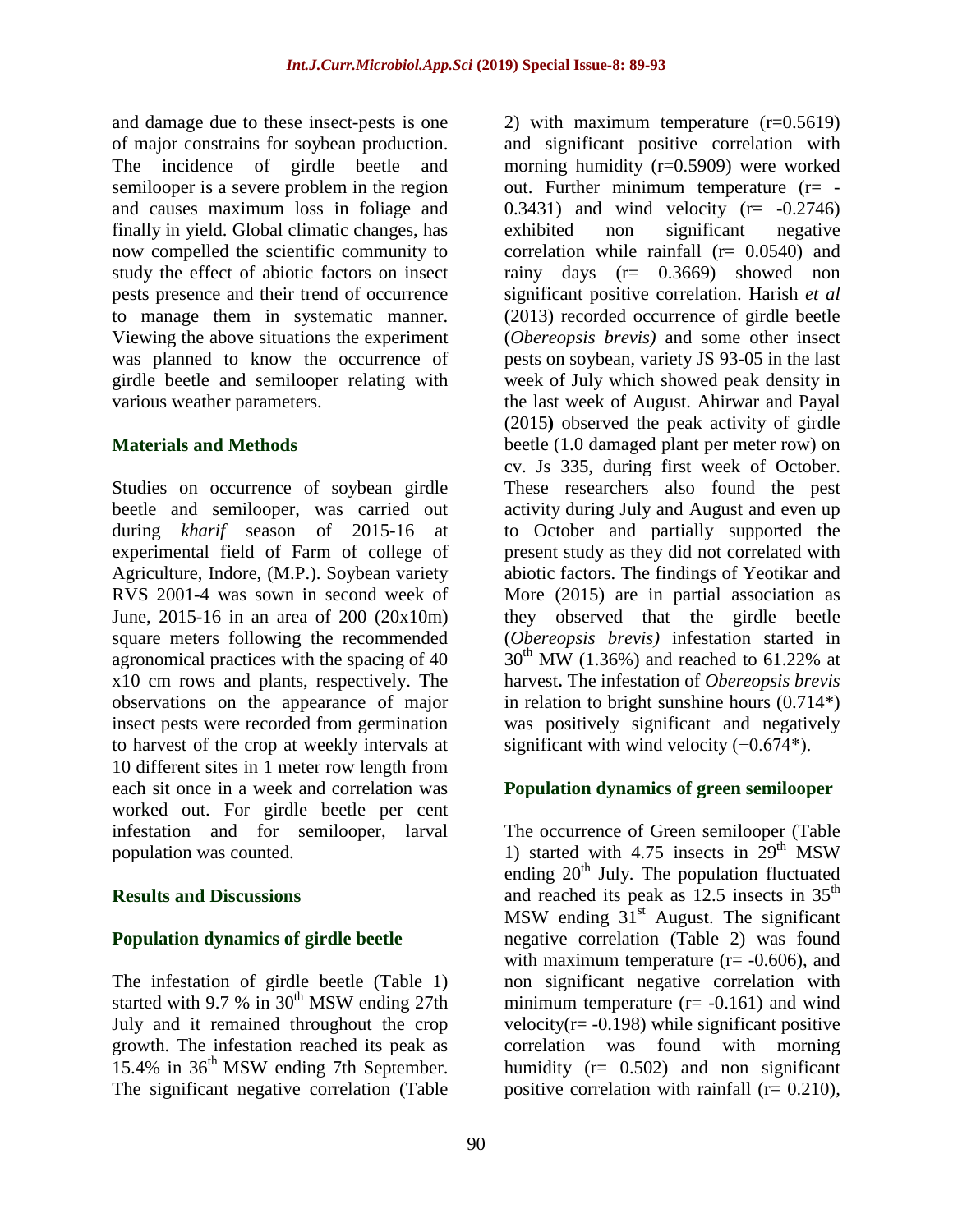and rainy days (r= 0.377). Other weather factors exhibited non significant impact on insect population. Harish *et al* (2013) reported that green semilooper (*Chryrodecxis acuta*) appeared initially on soybean, variety JS 93-05 to a greater or lesser extent in the last week of July gradually with peak population of 5.0 larvae during the last week of August. Shali and Khandwe (2014) observed the appearance of the green semilooper during last week of July and disappeared during first week of October. Ahirwar *et al* (2014) explained that peak larval population of green semilooper (*Chrysodexis acuta*) was recorded 9.97 larvae/mrl at  $34<sup>th</sup>$  SW when maximum and minimum temperature was 32°C and 28.2°C, respectively. There was no

significant correlation exhibited between the larval population and weather parameters. Ahirwar and Payal (2015) observed the peak activity of green semilooper*, Chrysodeixis acuta*; (0.7 larvae per meter row) during second fortnight of August. Yeotikar and More (2015) observed that the green semiloooper recorded a peak of 3.00 larvae/mrl during  $34<sup>th</sup>$  MW. Ahirwar and Marabi (2014) recorded the peak larval population of green semilooper (*Chrysodexis acuta*) at 34th SW when maximum and minimum temperature was 32°C and 28.2°C, respectively. There was no significant correlation exhibited between the larval population and weather parameters.

| <b>Period</b> | <b>SMW</b> | <b>Girdle beetle Population</b> | <b>Green semilooper</b><br><b>Population</b> |
|---------------|------------|---------------------------------|----------------------------------------------|
| $14-20$ July  | 29         | 0.0                             | 4.75                                         |
| $21-27$ July  | 30         | 9.7                             | 6.20                                         |
| 28July-3 Aug  | 31         | 10.5                            | 7.80                                         |
| $4-10$ Aug    | 32         | 11.3                            | 8.50                                         |
| 11-17 Aug     | 33         | 12.4                            | 9.60                                         |
| 18-24 Aug     | 34         | 14.2                            | 9.12                                         |
| 25-31Aug      | 35         | 13.1                            | 12.50                                        |
| $1-7$ Sep     | 36         | 15.4                            | 6.50                                         |
| 8-14Sep       | 37         | 8.7                             | 4.30                                         |
| $15-21$ Sep   | 38         | 6.2                             | 2.10                                         |
| 22-28Sep      | 39         | 0.0                             | 0.00                                         |
| 29 Sep-5 Oct  | 40         | 0.0                             | 0.00                                         |

### **Table.1** Seasonal incidence of major insect pests of soybean during kharif 2015-16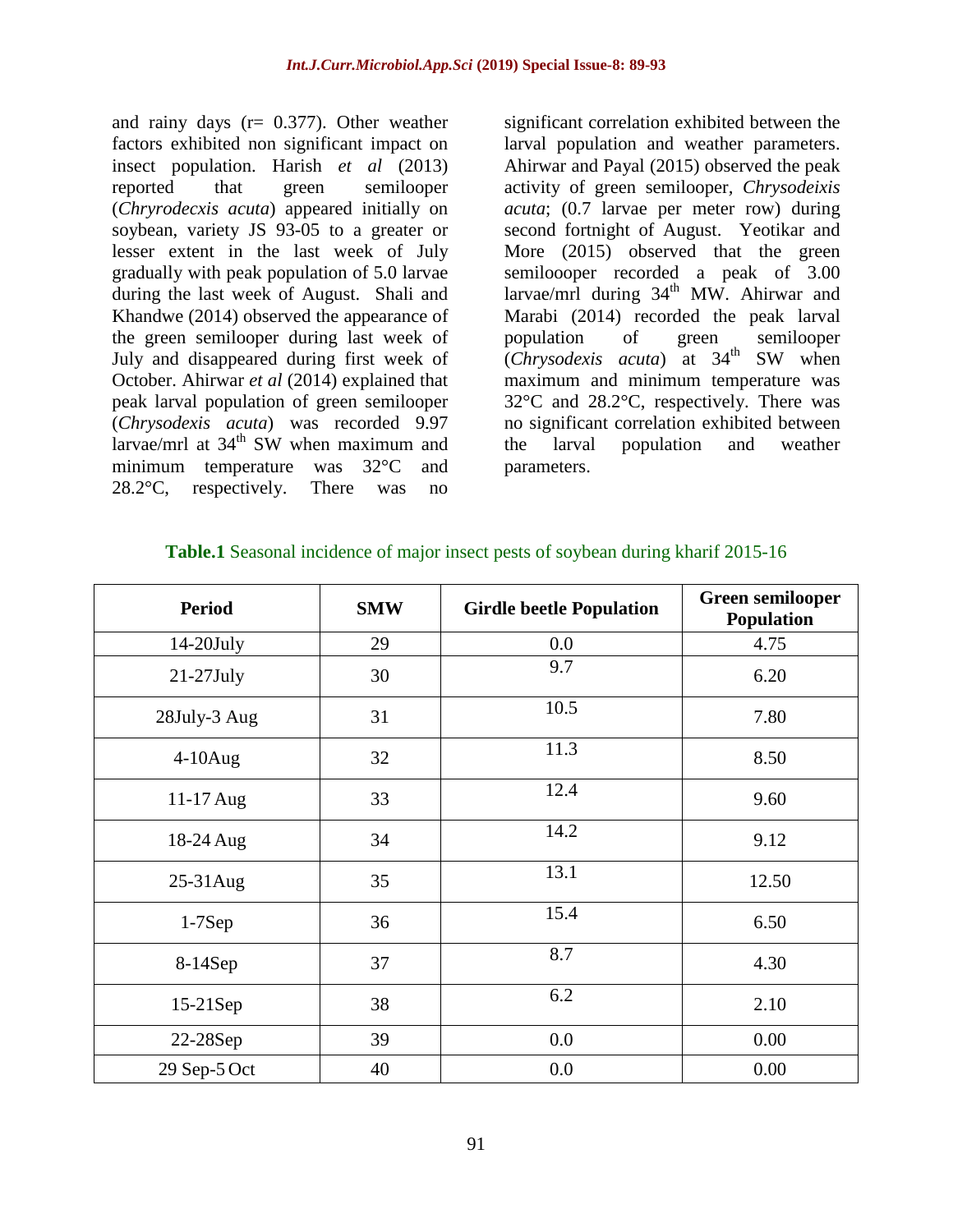| S.No.          | <b>Weather parameters</b> | <b>Correlation coefficient of</b><br>girdle beetle | <b>Correlation coefficient</b><br>of green semilooper |
|----------------|---------------------------|----------------------------------------------------|-------------------------------------------------------|
|                | Temperature $(^0C)$       |                                                    |                                                       |
|                | Maximum                   | $-0.5619$                                          | $-0.6069$                                             |
|                | Minimum                   | $-0.3431$                                          | $-0.1610$                                             |
| $\overline{2}$ | Morning humidity (%)      | 0.5909                                             | 0.5020                                                |
| 3              | Rainfall (mm)             | 0.0540                                             | 0.2105                                                |
| $\overline{4}$ | Rainy day                 | 0.3669                                             | 0.3772                                                |
| 5              | Wind velocity (km/hr)     | $-0.2746$                                          | $-0.0684$                                             |

**Table.2** Correlation coefficient of girdle beetle and green semilooper infestation with abiotic factors in soybean

Yadav and Banerjee (2015) observed that the population of semilooper decreased with increase in rainfall and Yadav and Agnihotri (2015) observed that maximum level of *Trichoplusi ni* population attained during 39thSW showed significant positive correlation with minimum temperature and evening relative humidity in black gram. Kalyan and Ameta (2017) exhibited that the maximum population of semilooper was recorded in the 36th SMW and 39th SMW, respectively. The semilooper showed a significant and positive correlation with minimum temperature, morning evening humidity and rain fall during both the years. The highest girdle beetle damage was recorded in the 35th SMW and 37th SMW. The regression equation indicated that rainfall had significant negative and positive impact on population of white fly and semilooper, respectively. Ramesh babu *et al.,* (2017) observed that semilooper larval population was recorded late July/early August and their peak activity observed during 33-34, 33-36 and 37-39 standard weeks, in 2012, 2013 and 2014, respectively. Among the weather factors, morning relative humidity showed significant (r=0.954) and positively, highly

influence on the larval population per mrl whereas evening humidity  $(r=0.644)$  and sunshine hrs (r=-0.367) negatively and significantly influence the larval population per mrl. The various weather parameters significantly caused 92 per cent variations in larval population per mrl. The findings of these researchers are in partial agreement as they did not study completely similar to present investigation. Further the climatic conditions vary place to place which affect the activities of insect pests

## **References**

- Ahirwar K.C., Marabi R.S and Bhowmick A.K. (2014). Population dynamics of major Insect Pests and seed yield of Soybean. *Ann. of Pl. Protec. Sci.,*  $22(1)$ : 56-59.
- Ahirwar R., Devi P. and Gupta R. (2015). Seasonal incidence of major insectpests and their biocontrol agents of soybean crop (*Glycine max* L. Merrill). Department of Entomology IGKV, Raipur, 10(12): 402-406.
- Anonymous (2014). Estimates of area, productivity & production of soybean in India during Kharif .*The soybean*